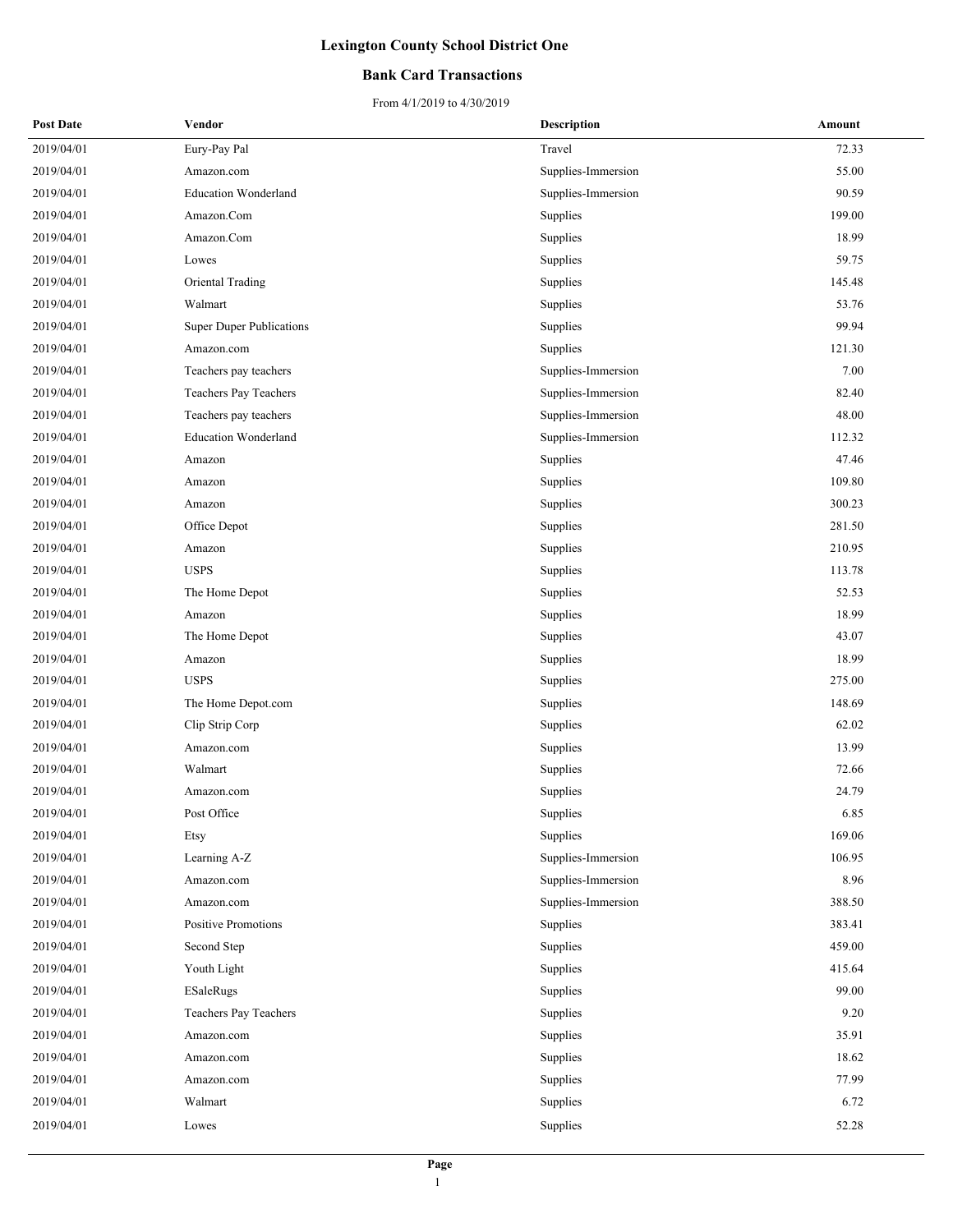### **Bank Card Transactions**

| <b>Post Date</b> | Vendor                            | <b>Description</b>         | Amount   |
|------------------|-----------------------------------|----------------------------|----------|
| 2019/04/01       | Walmart                           | Supplies                   | 147.21   |
| 2019/04/01       | School Health                     | Supplies                   | 251.63   |
| 2019/04/01       | Hilton Hotels Myrtle Beach        | Travel-Teacher Staff Dev   | 504.00   |
| 2019/04/01       | Hilton Hotels Myrtle Beach        | Travel-Teacher Staff Dev   | 504.00   |
| 2019/04/01       | Hilton Hotels Myrtle Beach        | Travel-Teacher Staff Dev   | 504.00   |
| 2019/04/01       | Amazon.com                        | Supplies                   | 633.84   |
| 2019/04/01       | Amazon.com                        | Supplies                   | 51.91    |
| 2019/04/01       | Amazon                            | Supplies                   | 132.40   |
| 2019/04/01       | Amazon.Com                        | Supplies                   | 7.99     |
| 2019/04/01       | <b>Sheraton Convention Center</b> | Travel                     | 10.90    |
| 2019/04/01       | Holiday Inn @ Pavillion Hotel     | Travel                     | 230.50   |
| 2019/04/01       | Holiday Inn @ Pavillion Hotel     | Travel                     | 230.50   |
| 2019/04/01       | Pitt Stop                         | Supplies                   | 26.11    |
| 2019/04/01       | Three Fountains ACE Hardware      | Supplies                   | 29.51    |
| 2019/04/01       | Shoppe                            | Supplies                   | 41.00    |
| 2019/04/01       | Ed Smith Lumber                   | Supplies                   | 23.29    |
| 2019/04/01       | Amazon                            | Supplies                   | 73.78    |
| 2019/04/01       | Speedway                          | Supplies                   | 56.88    |
| 2019/04/01       | Pitt Stop                         | Supplies                   | 7.14     |
| 2019/04/01       | Walmart                           | Supplies                   | 33.60    |
| 2019/04/01       | Lowe's Home Center                | Supplies                   | 19.88    |
| 2019/04/01       | The Home Depot                    | Supplies                   | 186.16   |
| 2019/04/01       | Walmart                           | Supplies                   | 37.86    |
| 2019/04/01       | Pitt Stop                         | Supplies                   | 49.15    |
| 2019/04/01       | Hilton Hotels                     | Travel                     | 409.68   |
| 2019/04/01       | Monday.com                        | Software Renewal/Agreemen  | 948.00   |
| 2019/04/01       | <b>Survey Monkey</b>              | Software Renewal/Agreemen  | 359.52   |
| 2019/04/01       | Grammarly.com                     | Software Renewal/Agreemen  | 69.98    |
| 2019/04/01       | Walmart                           | Supplies                   | 39.23    |
| 2019/04/01       | Amazon                            | Supplies                   | 26.10    |
| 2019/04/01       | Dominos Pizza                     | Supplies                   | 498.37   |
| 2019/04/01       | <b>NSPRA</b>                      | Supplies                   | 29.50    |
| 2019/04/01       | <b>Washington Post</b>            | Periodicals                | 10.70    |
| 2019/04/01       | The State Paper                   | Periodicals                | 8.95     |
| 2019/04/01       | <b>SCNSPRA</b>                    | Dues and Fees              | 63.00    |
| 2019/04/01       | <b>SCNSPRA</b>                    | Dues and Fees              | 257.25   |
| 2019/04/01       | Hampton Inn Orlando Fla.          | Travel                     | 738.00   |
| 2019/04/01       | Hampton Inn Orlando Fla.          | Travel                     | 738.00   |
| 2019/04/01       | Cable and Connections             | Supplies                   | 139.08   |
| 2019/04/01       | Cable and Connections             | Supplies                   | 100.58   |
| 2019/04/01       | True Value                        | Supplies                   | 11.23    |
| 2019/04/01       | Farm Plast                        | Supplies                   | 1,118.00 |
| 2019/04/01       | True Value                        | Supplies                   | 48.12    |
| 2019/04/01       | Amazon                            | <b>Technology Supplies</b> | 181.26   |
| 2019/04/01       | Amazon                            | <b>Technology Supplies</b> | 129.87   |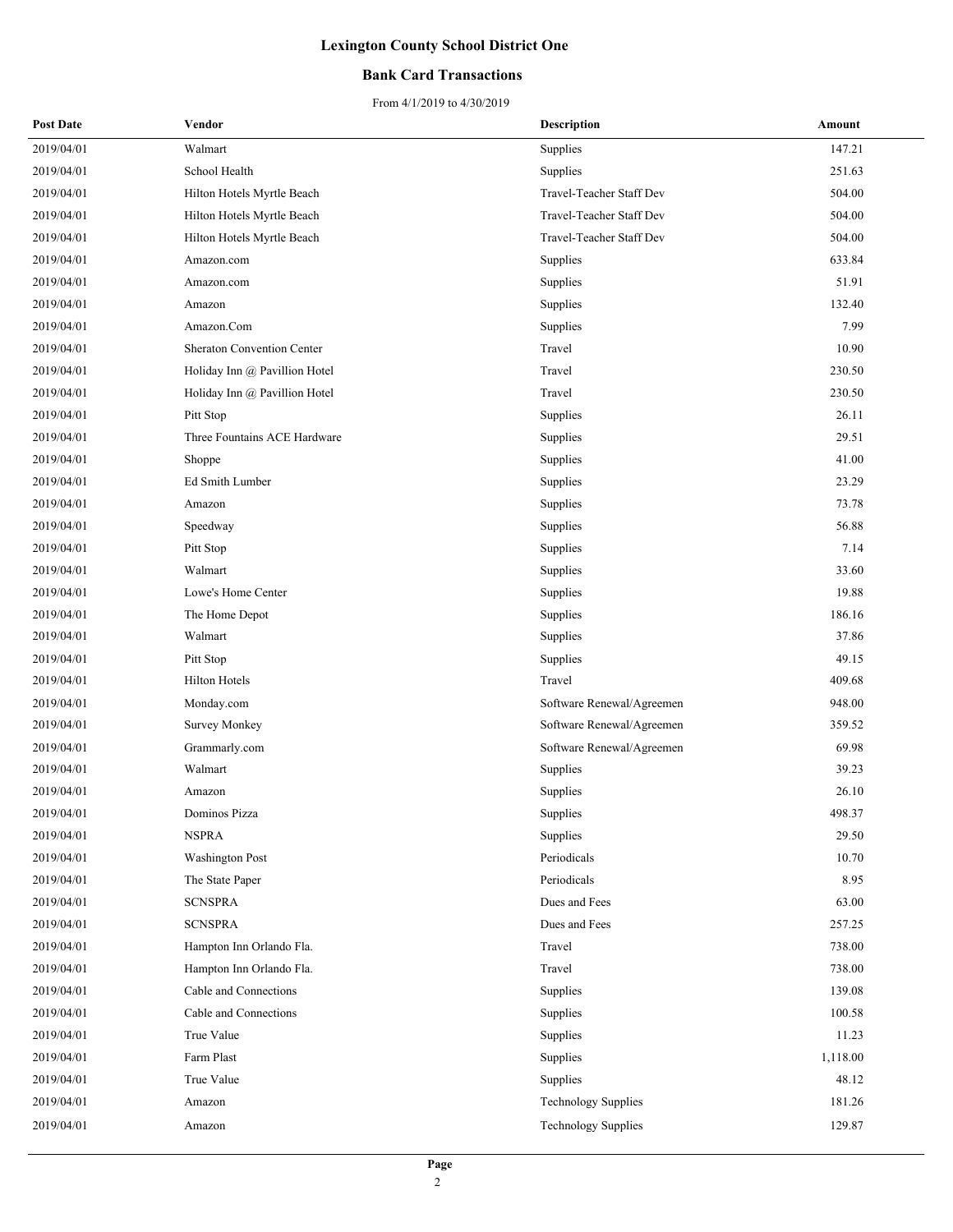### **Bank Card Transactions**

| <b>Post Date</b> | Vendor                     | <b>Description</b> | Amount   |
|------------------|----------------------------|--------------------|----------|
| 2019/04/01       | Walmart                    | Supplies           | 206.75   |
| 2019/04/01       | Amazon.com                 | Supplies           | 252.00   |
| 2019/04/01       | Walmart                    | Supplies           | 217.88   |
| 2019/04/01       | Walmart                    | Supplies           | 57.20    |
| 2019/04/01       | Amazon.com                 | Supplies           | 58.84    |
| 2019/04/01       | Walmart                    | Supplies           | 98.19    |
| 2019/04/01       | Walmart                    | Supplies           | 26.98    |
| 2019/04/01       | PES Caf??                  | Supplies           | 33.00    |
| 2019/04/01       | Amazon.com                 | Supplies           | 40.83    |
| 2019/04/01       | Marco's                    | Supplies           | 266.02   |
| 2019/04/01       | Amazon.com                 | Supplies           | 52.45    |
| 2019/04/01       | South Carolina ASCD        | Travel             | 230.00   |
| 2019/04/01       | Orbitz                     | Travel             | 1,362.40 |
| 2019/04/01       | Orbitz-                    | Travel             | 1,124.14 |
| 2019/04/01       | Arthouse Hotel NYC         | Travel             | 120.51   |
| 2019/04/01       | Amazon.Com                 | Supplies           | 46.94    |
| 2019/04/01       | Amazon.Com                 | Supplies           | 248.35   |
| 2019/04/01       | Walmart.com                | Supplies           | 223.00   |
| 2019/04/01       | Walmart.com                | Supplies           | 72.10    |
| 2019/04/01       | The Home Depot             | Supplies           | 4.82     |
| 2019/04/01       | Lake World                 | Supplies           | 80.25    |
| 2019/04/01       | Kaplan                     | Supplies           | 25.63    |
| 2019/04/01       | Lakeshore Learning         | Supplies           | 279.11   |
| 2019/04/01       | Amazon.com                 | Supplies           | 27.42    |
| 2019/04/01       | Amazon.com                 | Supplies           | 17.12    |
| 2019/04/01       | Thermoworks                | Supplies           | 164.76   |
| 2019/04/01       | Webstaurant                | Supplies           | 134.94   |
| 2019/04/01       | Triangle Safe and Lock     | Supplies           | 58.85    |
| 2019/04/01       | The Home Depot             | Supplies           | 21.39    |
| 2019/04/01       | <b>SC Dietetics Panel</b>  | Dues and Fees      | 100.00   |
| 2019/04/01       | LINQuest                   | Dues and Fees      | 213.32   |
| 2019/04/01       | Kids Day of Lexington      | Dues and Fees      | 125.00   |
| 2019/04/01       | CK Parts                   | Supplies           | 248.54   |
| 2019/04/01       | Lowe's                     | Supplies           | 26.66    |
| 2019/04/01       | Speedway                   | Supplies           | 60.03    |
| 2019/04/01       | <b>Advanced Auto Parts</b> | Supplies           | 5.34     |
| 2019/04/01       | Speedway                   | Supplies           | 28.25    |
| 2019/04/01       | Speedway                   | Supplies           | 31.74    |
| 2019/04/01       | Lowe's                     | Supplies           | 125.47   |
| 2019/04/01       | Harbor Freight             | Supplies           | 56.68    |
| 2019/04/01       | Speedway                   | Supplies           | 32.15    |
| 2019/04/01       | Grainger                   | Supplies           | 139.12   |
| 2019/04/01       | Speedway                   | Supplies           | 59.46    |
| 2019/04/01       | Sunoco/Spinx               | Supplies           | 29.03    |
| 2019/04/01       | Lowe's                     | Supplies           | 500.19   |
|                  |                            |                    |          |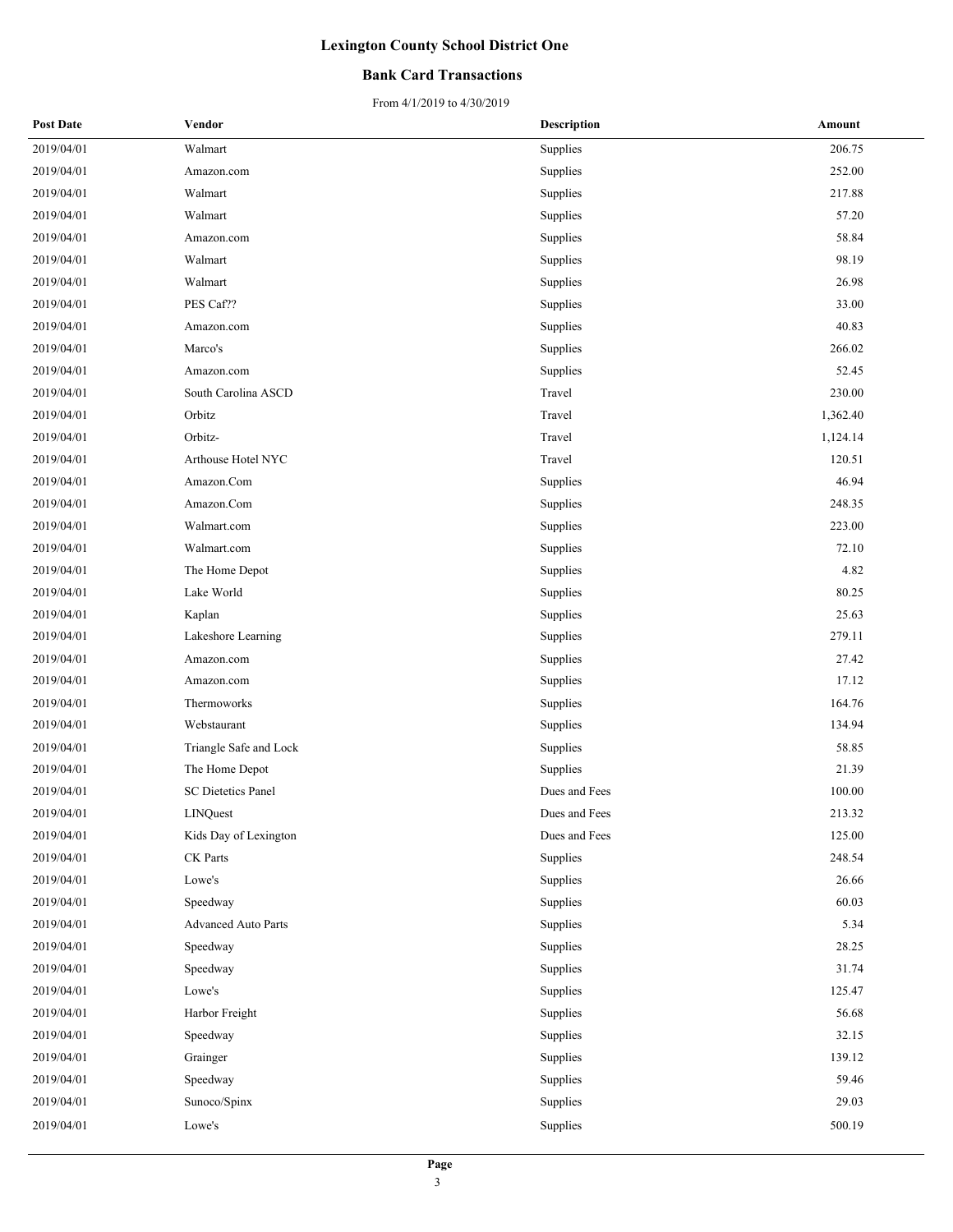### **Bank Card Transactions**

| <b>Post Date</b> | Vendor                      | <b>Description</b>             | Amount |
|------------------|-----------------------------|--------------------------------|--------|
| 2019/04/01       | $\mbox{CES}$                | Supplies                       | 203.62 |
| 2019/04/01       | Lowe's                      | Supplies                       | 193.28 |
| 2019/04/01       | Walker Hardware             | Supplies                       | 14.39  |
| 2019/04/01       | Johnstone Supply            | Supplies                       | 73.03  |
| 2019/04/01       | Lowe's                      | Supplies                       | 53.51  |
| 2019/04/01       | Johnstone Supply            | Supplies                       | 24.34  |
| 2019/04/01       | City Electric Repair        | Supplies                       | 128.12 |
| 2019/04/01       | Lowe's Foods                | Food                           | 22.68  |
| 2019/04/01       | Lowe's Foods                | Food                           | 199.00 |
| 2019/04/01       | Tribbles                    | Supplies                       | 12.92  |
| 2019/04/01       | City Electric Repair        | Supplies                       | 64.06  |
| 2019/04/01       | City Electric Repair        | Supplies                       | 64.06  |
| 2019/04/01       | Walmart                     | Food                           | 95.80  |
| 2019/04/01       | Electric Control and Supply | Supplies                       | 92.44  |
| 2019/04/01       | Amazon                      | Supplies                       | 15.99  |
| 2019/04/01       | Ed Smith Lumber             | Supplies                       | 29.94  |
| 2019/04/01       | United Refrigeration        | Supplies                       | 210.43 |
| 2019/04/01       | Johnstone Supply            | Supplies                       | 66.15  |
| 2019/04/01       | Johnstone Supply            | Supplies                       | 108.49 |
| 2019/04/01       | Lowe's Foods                | Food                           | 61.37  |
| 2019/04/01       | United Refrigeration        | Supplies                       | 210.43 |
| 2019/04/01       | Lowe's Foods                | Food                           | 90.74  |
| 2019/04/01       | Lowe's Foods                | Food                           | 54.33  |
| 2019/04/01       | Aldi                        | Food                           | 8.75   |
| 2019/04/01       | Lowe's                      | Supplies                       | 22.88  |
| 2019/04/01       | Walgreens                   | Food                           | 195.32 |
| 2019/04/01       | <b>JW</b> Pepper            | Pupil Activity                 | 121.99 |
| 2019/04/01       | Halloween Costumes.com      | Pupil Activity                 | 105.87 |
| 2019/04/01       | Oriental Trading            | Pupil Activity                 | 116.97 |
| 2019/04/01       | <b>Halloween Costumes</b>   | Pupil Activity                 | 78.07  |
| 2019/04/01       | Cousins Concert Attire      | Pupil Activity                 | 75.00  |
| 2019/04/01       | Amazon                      | Pupil Activity                 | 59.17  |
| 2019/04/01       | PES Caf??                   | Pupil Act-Fee/Collection Refnd | 20.00  |
| 2019/04/01       | Kendall Hunt Publishing     | Pupil Activity                 | 130.00 |
| 2019/04/01       | Amazon                      | Pupil Activity                 | 76.57  |
| 2019/04/01       | Amazon.com                  | Pupil Activity                 | 13.99  |
| 2019/04/01       | PES Caf??                   | Pupil Activity                 | 1.64   |
| 2019/04/01       | Another Printer             | Pupil Activity                 | 289.83 |
| 2019/04/01       | Amazon                      | Pupil Activity                 | 662.40 |
| 2019/04/01       | Walmart                     | Pupil Activity                 | 50.85  |
| 2019/04/01       | Lowe's                      | Pupil Activity                 | 20.63  |
| 2019/04/01       | Walmart                     | Pupil Activity                 | 72.14  |
| 2019/04/01       | The Home Depot              | Pupil Activity                 | 40.25  |
| 2019/04/01       | Lowe's                      | Pupil Activity                 | 88.17  |
| 2019/04/01       | Amazon                      | Pupil Activity                 | 134.64 |
|                  |                             |                                |        |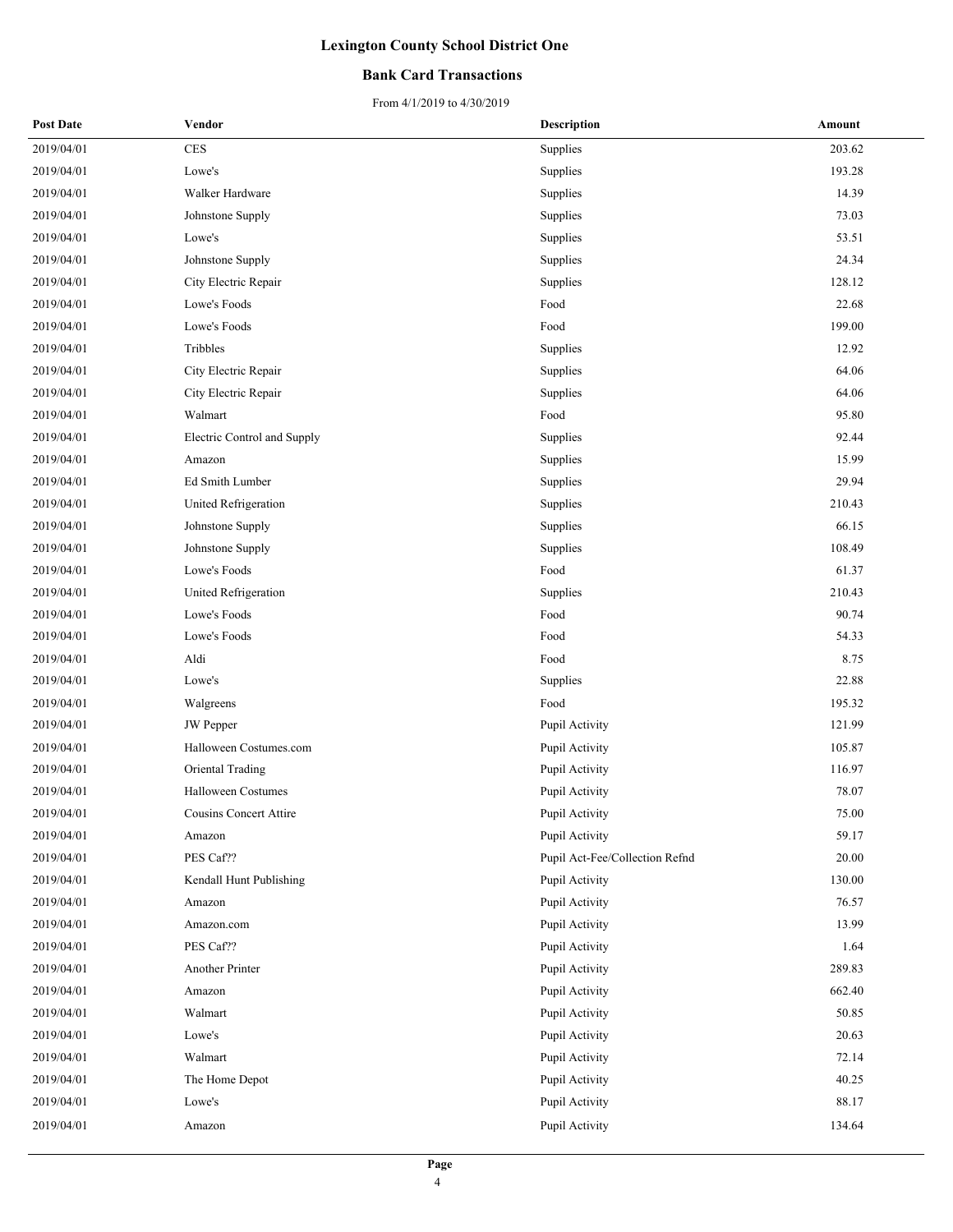### **Bank Card Transactions**

| <b>Post Date</b> | Vendor                | <b>Description</b>        | Amount   |
|------------------|-----------------------|---------------------------|----------|
| 2019/04/01       | <b>Staples</b>        | Pupil Activity            | 93.94    |
| 2019/04/01       | Amazon                | Pupil Activity            | 286.70   |
| 2019/04/01       | Amazon                | Pupil Activity            | 42.76    |
| 2019/04/01       | Amazon                | Pupil Activity            | 15.35    |
| 2019/04/01       | Office Depot          | Pupil Activity            | 164.54   |
| 2019/04/01       | Teachers Pay Teachers | Pupil Activity            | 3.50     |
| 2019/04/01       | Amazon                | Pupil Activity            | 156.13   |
| 2019/04/01       | <b>JW</b> Pepper      | Pupil Activity            | 119.95   |
| 2019/04/01       | Ship N Print          | Pupil Activity            | 247.87   |
| 2019/04/01       | <b>USPS</b>           | Pupil Activity            | 156.30   |
| 2019/04/01       | Amazon                | Supplies                  | 315.60   |
| 2019/04/01       | Checker Yellow        | Other Prof & Tech Service | 480.00   |
| 2019/04/01       | Dollar General        | Supplies                  | 12.84    |
| 2019/04/01       | Dollar General        | Supplies                  | 44.10    |
| 2019/04/01       | Palmetto Caf??        | Other Objects             | 40.00    |
| 2019/04/01       | Chickfila             | Other Objects             | 327.00   |
| 2019/04/01       | Publix                | Other Objects             | 60.31    |
| 2019/04/01       | Amazon                | Supplies                  | 174.81   |
| 2019/04/03       | Amazon                | Supplies                  | 170.28   |
| 2019/04/03       | AMAZON.COM            | Supplies                  | 91.98    |
| 2019/04/03       | Hobby Lobby           | Supplies                  | 135.22   |
| 2019/04/03       | Dollar General        | Supplies                  | 34.08    |
| 2019/04/03       | Amazon                | Supplies                  | 1.73     |
| 2019/04/03       | Walmart               | Supplies                  | $-64.80$ |
| 2019/04/03       | Amazon                | Supplies                  | 166.10   |
| 2019/04/03       | Amazon                | Supplies                  | 108.97   |
| 2019/04/03       | Walmart.com           | Supplies                  | 314.82   |
| 2019/04/03       | Amazon                | Supplies                  | 11.59    |
| 2019/04/03       | Hobby Lobby           | Supplies                  | 121.58   |
| 2019/04/03       | <b>AMZN MKTP</b>      | Supplies                  | 10.97    |
| 2019/04/03       | <b>AMZN MKTP</b>      | Supplies                  | 39.96    |
| 2019/04/03       | Amazon                | Periodicals               | 34.95    |
| 2019/04/03       | Amazon                | Periodicals               | 34.95    |
| 2019/04/03       | <b>Embassy Suites</b> | Travel-Teacher Staff Dev  | 364.72   |
| 2019/04/03       | <b>SCSBA</b>          | Travel                    | 150.00   |
| 2019/04/03       | American Airlines     | Travel                    | 316.50   |
| 2019/04/03       | <b>NSBA</b>           | Travel                    | 795.00   |
| 2019/04/03       | <b>SCSBA</b>          | Travel                    | 156.39   |
| 2019/04/03       | Publix                | Supplies                  | 58.55    |
| 2019/04/03       | Walmart               | Supplies                  | 26.04    |
| 2019/04/03       | The State Newspaper   | Supplies                  | 15.17    |
| 2019/04/03       | Walmart               | Supplies                  | 78.84    |
| 2019/04/03       | Publix                | Other Objects             | 41.98    |
| 2019/04/03       | McDonald's            | Other Objects             | 130.49   |
| 2019/04/03       | Publix                | Other Objects             | 35.98    |
|                  |                       |                           |          |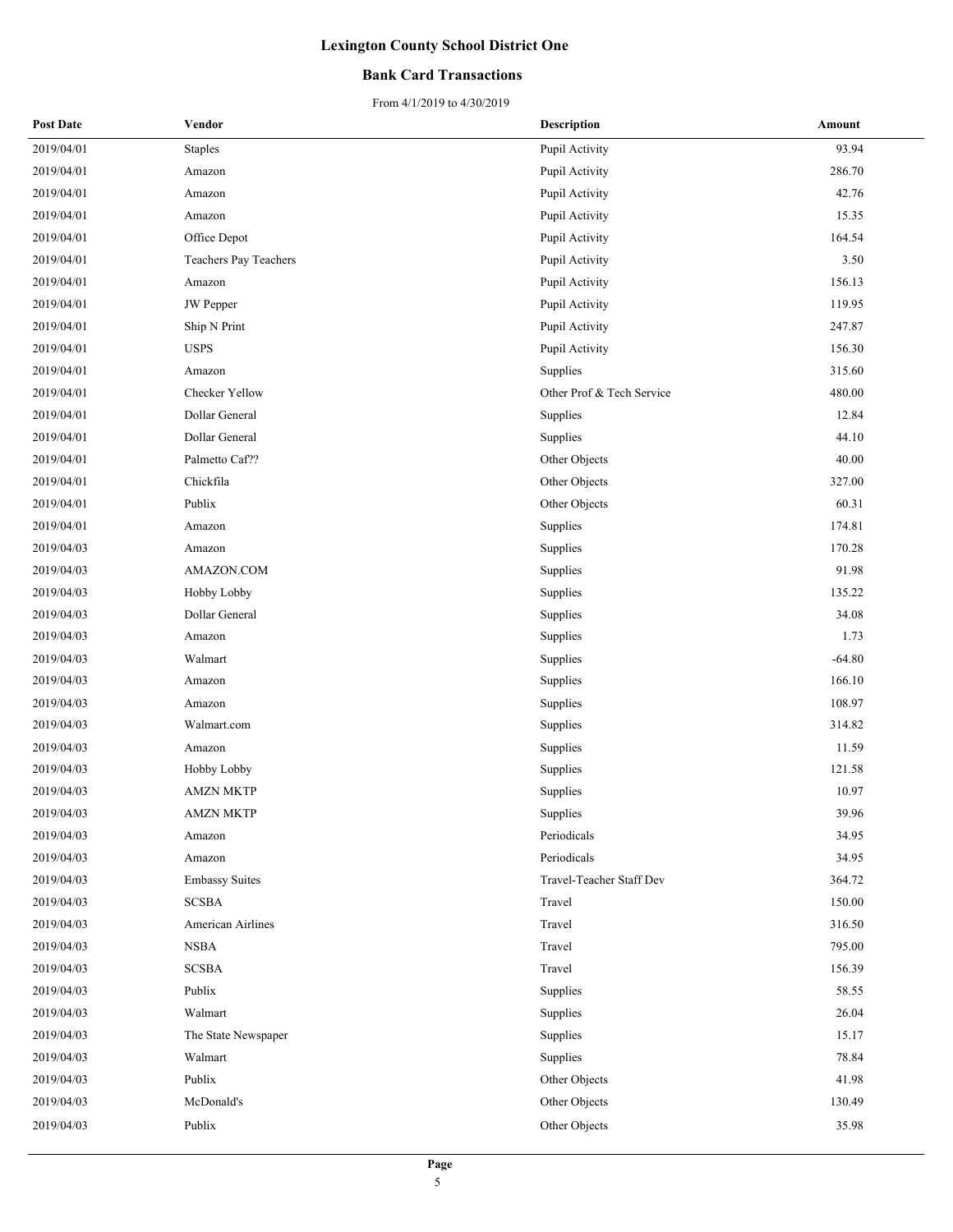### **Bank Card Transactions**

| <b>Post Date</b> | Vendor                   | <b>Description</b>  | Amount   |
|------------------|--------------------------|---------------------|----------|
| 2019/04/03       | Fatz Caf??               | Other Objects       | 127.50   |
| 2019/04/03       | Publix                   | Other Objects       | 78.52    |
| 2019/04/03       | <b>VISTAPRINT</b>        | Supplies            | 39.01    |
| 2019/04/03       | Raptor Technologies      | Supplies            | 200.00   |
| 2019/04/03       | Amazon                   | Supplies            | 53.89    |
| 2019/04/03       | SC.Gov                   | Supplies-Maintenace | 82.36    |
| 2019/04/03       | Amazon                   | Supplies            | 10.50    |
| 2019/04/03       | Amazon                   | Supplies            | 39.94    |
| 2019/04/03       | Amazon                   | Supplies            | 100.29   |
| 2019/04/03       | Amazon                   | Supplies            | 15.48    |
| 2019/04/03       | Two Way Radio Gear       | Supplies            | 125.55   |
| 2019/04/03       | Amazon                   | Supplies            | 31.04    |
| 2019/04/03       | Lowes                    | Supplies            | 49.95    |
| 2019/04/03       | DOLLAR GENERAL           | Supplies            | 7.49     |
| 2019/04/03       | THE HOME DEPOT #1106     | Supplies            | 5.01     |
| 2019/04/03       | LOWES #02967             | Supplies            | 39.78    |
| 2019/04/03       | LOWES FOODS #1268        | Supplies            | 47.54    |
| 2019/04/03       | LOWES #02967             | Supplies            | 61.96    |
| 2019/04/03       | LOWES #0499              | Supplies            | 88.56    |
| 2019/04/03       | Lowe's                   | Supplies            | 76.17    |
| 2019/04/03       | Lowes                    | Supplies            | 67.26    |
| 2019/04/03       | Amazon Marketplace       | Supplies-Maintenace | 173.90   |
| 2019/04/03       | <b>UPS</b> Store         | Supplies-Maintenace | 32.98    |
| 2019/04/03       | Amazon                   | Supplies            | 23.32    |
| 2019/04/03       | Amazon                   | Pupil Activity      | 19.71    |
| 2019/04/03       | Walmart                  | Pupil Activity      | 11.02    |
| 2019/04/03       | Amazon                   | Pupil Activity      | 22.62    |
| 2019/04/03       | Walmart                  | Pupil Activity      | 33.86    |
| 2019/04/03       | CREDIT VOUCHER-AMZN MKTP | Pupil Activity      | $-72.82$ |
| 2019/04/03       | <b>AMZN MKTP</b>         | Pupil Activity      | 18.98    |
| 2019/04/03       | <b>AMZN MKTP</b>         | Pupil Activity      | 79.99    |
| 2019/04/03       | Amazon                   | Pupil Activity      | 72.16    |
| 2019/04/03       | Scholastic               | Pupil Activity      | 50.00    |
| 2019/04/03       | Scholastic               | Pupil Activity      | 996.67   |
| 2019/04/03       | Books-a-Million          | Pupil Activity      | 28.87    |
| 2019/04/03       | Amazon                   | Pupil Activity      | 161.16   |
| 2019/04/03       | Heinemann                | Pupil Activity      | 104.75   |
| 2019/04/03       | Amazon                   | Pupil Activity      | 166.40   |
| 2019/04/03       | Amazon                   | Pupil Activity      | 144.52   |
| 2019/04/03       | Thriftbooks.com          | Pupil Activity      | $-4.06$  |
| 2019/04/03       | Amazon                   | Pupil Activity      | 16.18    |
| 2019/04/03       | Teachers pay Teachers    | Pupil Activity      | 17.40    |
| 2019/04/03       | GL Group/Booksource      | Pupil Activity      | 956.15   |
| 2019/04/03       | Amazon                   | Pupil Activity      | 67.08    |
| 2019/04/03       | Amazon                   | Pupil Activity      | 24.00    |
|                  |                          |                     |          |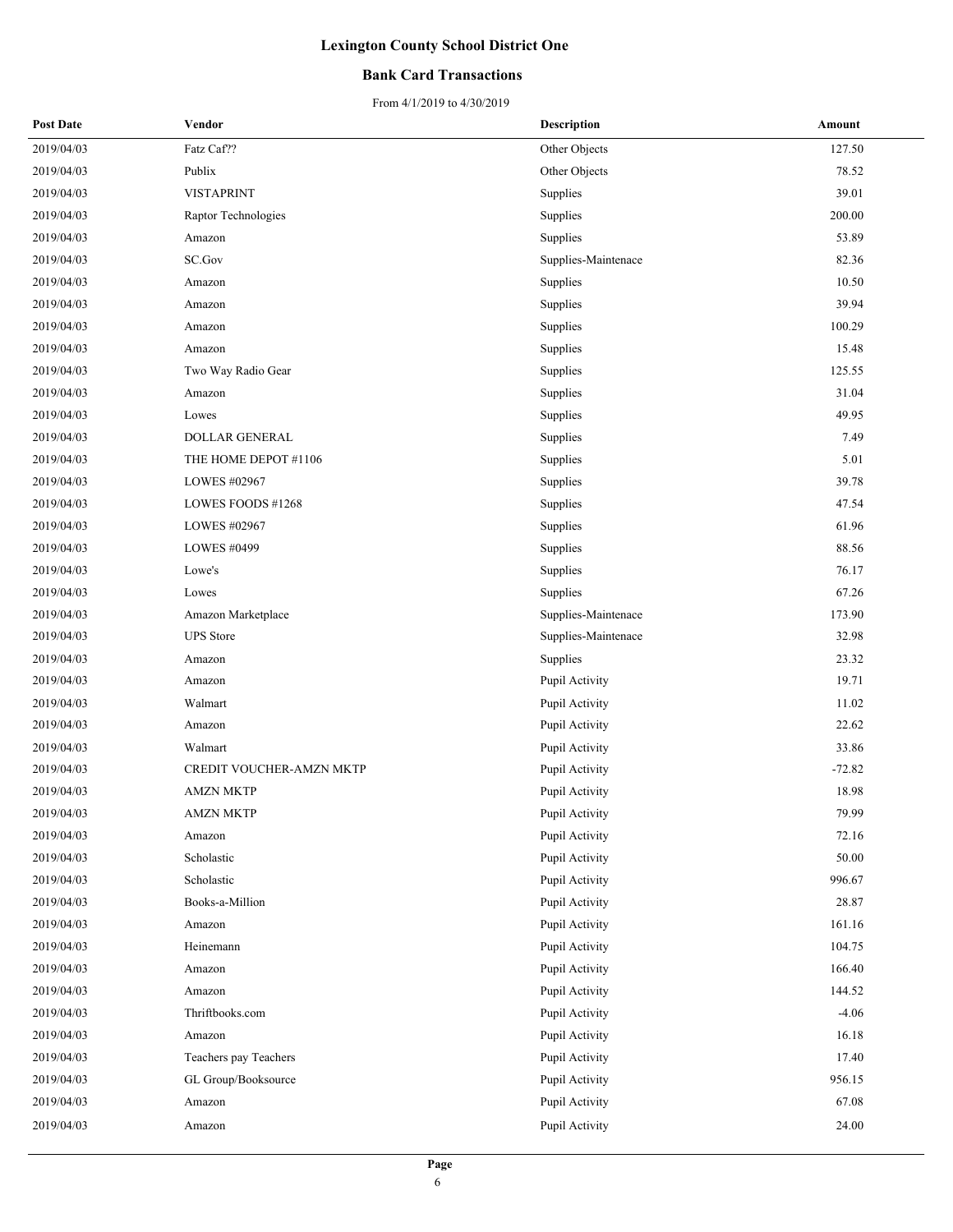### **Bank Card Transactions**

| <b>Post Date</b> | Vendor                         | <b>Description</b> | Amount   |
|------------------|--------------------------------|--------------------|----------|
| 2019/04/03       | Thriftbooks.com                | Pupil Activity     | 52.77    |
| 2019/04/03       | Walmart                        | Pupil Activity     | 7.27     |
| 2019/04/03       | <b>SCASL</b>                   | Pupil Activity     | 10.00    |
| 2019/04/03       | $\operatorname{SCMEA}$         | Pupil Activity     | 240.00   |
| 2019/04/03       | Marriott                       | Pupil Activity     | 567.60   |
| 2019/04/03       | Marriott                       | Pupil Activity     | 259.88   |
| 2019/04/03       | Marriott                       | Pupil Activity     | 567.60   |
| 2019/04/03       | Marriott                       | Pupil Activity     | 567.60   |
| 2019/04/03       | Circle K                       | Pupil Activity     | 46.00    |
| 2019/04/03       | Pine Press Printing            | Pupil Activity     | 270.14   |
| 2019/04/03       | Hudson's Smokehouse            | Pupil Activity     | 13.00    |
| 2019/04/03       | Lowes Foods                    | Pupil Activity     | 42.88    |
| 2019/04/03       | Lowes Foods                    | Pupil Activity     | 62.34    |
| 2019/04/03       | Trophy and Awards              | Pupil Activity     | 135.50   |
| 2019/04/03       | Papa John's                    | Pupil Activity     | 90.85    |
| 2019/04/03       | Marco's Pizza                  | Pupil Activity     | 83.85    |
| 2019/04/03       | Lizard's Thicket               | Pupil Activity     | 1,256.18 |
| 2019/04/03       | Trophy and Awards              | Pupil Activity     | 130.54   |
| 2019/04/03       | Trophy and Awards              | Pupil Activity     | 36.92    |
| 2019/04/03       | Sams Club                      | Pupil Activity     | 75.90    |
| 2019/04/03       | Papa John's                    | Pupil Activity     | 68.58    |
| 2019/04/03       | Sams Club                      | Pupil Activity     | 95.20    |
| 2019/04/03       | Chick Fila                     | Pupil Activity     | 76.08    |
| 2019/04/03       | Sams Club                      | Pupil Activity     | 18.94    |
| 2019/04/03       | Papa John's                    | Pupil Activity     | 68.58    |
| 2019/04/03       | Knead Pizza                    | Pupil Activity     | 165.84   |
| 2019/04/03       | Crown Reef                     | Pupil Activity     | 83.62    |
| 2019/04/03       | Springhill Suites              | Pupil Activity     | 122.42   |
| 2019/04/03       | Springhill Suites              | Pupil Activity     | 122.42   |
| 2019/04/03       | Pitt Stop                      | Pupil Activity     | 37.25    |
| 2019/04/03       | Raceway                        | Pupil Activity     | 36.80    |
| 2019/04/03       | Murphy Express                 | Pupil Activity     | 52.75    |
| 2019/04/03       | Chick Fila                     | Pupil Activity     | 20.69    |
| 2019/04/03       | Dirty Don's Oyster Bar and Gri | Pupil Activity     | 79.73    |
| 2019/04/03       | McDonald's                     | Pupil Activity     | 13.25    |
| 2019/04/03       | Wendy's                        | Pupil Activity     | 7.76     |
| 2019/04/03       | East Bay Deli                  | Pupil Activity     | 14.72    |
| 2019/04/03       | Marriott                       | Pupil Activity     | 9.60     |
| 2019/04/03       | Marriott                       | Pupil Activity     | 9.60     |
| 2019/04/03       | <b>Gnats</b> Landing           | Pupil Activity     | 47.46    |
| 2019/04/04       | 2019 Spring SC Athletic Admini | Travel             | 150.00   |
| 2019/04/04       | EB 2019 Transform SC           | Travel             | 211.98   |
| 2019/04/04       | Ship N Print Solutions         | Supplies           | 62.66    |
| 2019/04/04       | Amazon                         | Supplies           | 43.88    |
| 2019/04/04       | Frameworld                     | Supplies           | 119.84   |
|                  |                                |                    |          |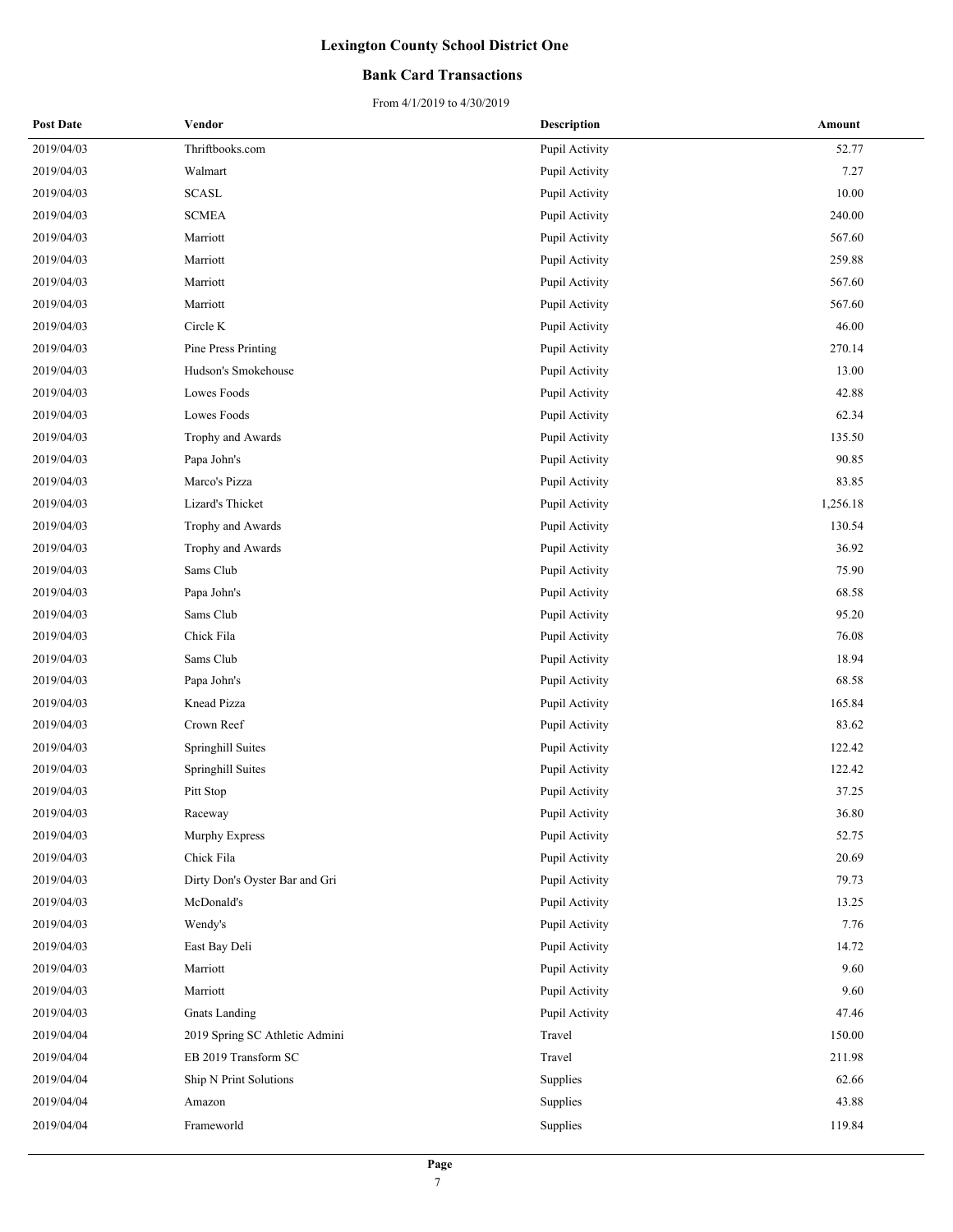### **Bank Card Transactions**

| <b>Post Date</b> | Vendor                                | <b>Description</b>          | Amount   |
|------------------|---------------------------------------|-----------------------------|----------|
| 2019/04/04       | Amazon                                | Supplies                    | 94.04    |
| 2019/04/04       | Office Depot                          | Supplies                    | 19.25    |
| 2019/04/04       | LOWE's                                | Supplies                    | 217.84   |
| 2019/04/04       | Amazon                                | Library Books               | 377.70   |
| 2019/04/04       | Mt. Healthy Hatcheries                | Pupil Activity              | 275.00   |
| 2019/04/04       | Crown Reef Hotel                      | Pupil Activity              | 94.92    |
| 2019/04/04       | Ryzer                                 | Pupil Activity              | 441.00   |
| 2019/04/04       | Holiday Inn Express                   | Pupil Activity              | 1,136.64 |
| 2019/04/04       | Holiday Inn Express - Bluffton        | Pupil Activity              | 599.50   |
| 2019/04/04       | Raceway                               | Pupil Activity              | 53.00    |
| 2019/04/04       | Southeastern Performance Appar        | Pupil Activity              | 219.00   |
| 2019/04/05       | THE HOME DEPOT #1106 LEXINGTO         | Supplies                    | 60.47    |
| 2019/04/05       | THE HOME DEPOT CREDIT VOCHER          | Supplies                    | $-15.63$ |
| 2019/04/05       | Walker Hardware LLC 100 grit          | Supplies                    | 3.58     |
| 2019/04/05       | <b>SCHOOL SPECIALITY</b>              | Supplies                    | 111.47   |
| 2019/04/05       | Family Dollar                         | Supplies                    | 18.19    |
| 2019/04/05       | SP* GOBULK COM WWW GOBULK             | <b>Technology Supplies</b>  | 129.61   |
| 2019/04/05       | MONOPRICE INC -ENHANCED               | <b>Technology Supplies</b>  | 11.74    |
| 2019/04/05       | SQ* Crafty Things Pelion              | Supplies                    | 385.20   |
| 2019/04/05       | <b>ISTE CONF REG &amp; MEMBERSHIP</b> | Travel-MMGW/HSTW Staff De   | 550.00   |
| 2019/04/05       | Sunoco Pitt Stop Pelion               | Supplies                    | 75.17    |
| 2019/04/05       | Walker Hardware LLC                   | Supplies                    | 50.25    |
| 2019/04/05       | Wal-Mart #4420                        | Pupil Activity              | 80.20    |
| 2019/04/05       | National FFA Organization             | Pupil Activity              | 522.00   |
| 2019/04/05       | WALMART #4521 SOFTBALL CANTEEN        | Pupil Activity              | 106.08   |
| 2019/04/29       | <b>SCHOLASTIC BOOK CLUBS</b>          | Supplies                    | 540.69   |
| 2019/04/29       | <b>AMAZON</b>                         | Supplies                    | 111.80   |
| 2019/04/29       | <b>AMAZON</b>                         | Supplies                    | 21.27    |
| 2019/04/29       | <b>USPS</b>                           | Supplies                    | 8.40     |
| 2019/04/29       | <b>AMAZON</b>                         | Supplies                    | 139.98   |
| 2019/04/29       | <b>AMAZON</b>                         | Supplies                    | 20.32    |
| 2019/04/29       | SCHOLASTIC BOOK CLUBS                 | Supplies                    | 28.31    |
| 2019/04/29       | <b>HIGHWATER CLAYS</b>                | Supplies                    | 419.16   |
| 2019/04/29       | <b>IKEA</b>                           | Supplies                    | 113.26   |
| 2019/04/29       | <b>AMAZON</b>                         | Supplies                    | 18.56    |
| 2019/04/29       | <b>AMAZON</b>                         | Supplies                    | 6.41     |
| 2019/04/29       | <b>AMAZON</b>                         | Supplies                    | 933.00   |
| 2019/04/29       | Learning A-Z                          | Software Renewals-Immersion | 459.89   |
| 2019/04/29       | Cromer's                              | Supplies                    | 197.84   |
| 2019/04/29       | Walmart                               | Supplies                    | 11.42    |
| 2019/04/29       | Walmart                               | Supplies                    | 7.96     |
| 2019/04/29       | CVS Pharmacy                          | Supplies                    | 41.70    |
| 2019/04/29       | Michael's                             | Supplies                    | 32.14    |
| 2019/04/29       | <b>USPS</b>                           | Supplies                    | 4.72     |
| 2019/04/29       | Amazon.com                            | Supplies                    | 37.20    |
|                  |                                       |                             |          |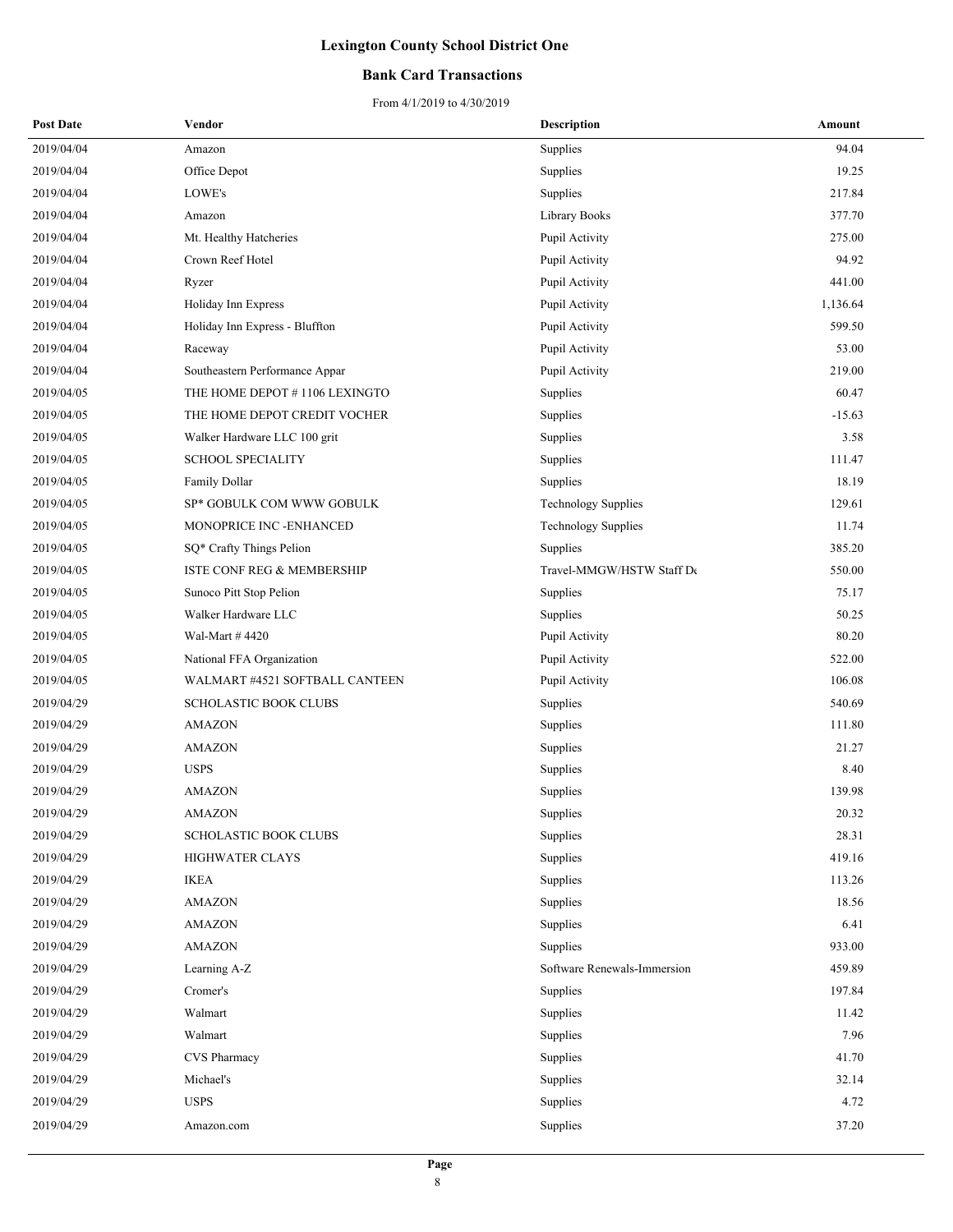### **Bank Card Transactions**

| <b>Post Date</b> | Vendor                    | <b>Description</b> | Amount |
|------------------|---------------------------|--------------------|--------|
| 2019/04/29       | Amazon.com                | Supplies           | 91.20  |
| 2019/04/29       | Party City                | Supplies           | 17.08  |
| 2019/04/29       | Oriental Trading          | Supplies           | 131.01 |
| 2019/04/29       | <b>BLT</b> - Fun/Function | Supplies           | 108.96 |
| 2019/04/29       | Amazon                    | Supplies           | 48.26  |
| 2019/04/29       | Supplies                  | Supplies           | 20.24  |
| 2019/04/29       | Amazon                    | Supplies           | 122.96 |
| 2019/04/29       | Amazon                    | Supplies           | 108.30 |
| 2019/04/29       | Amazon                    | Supplies           | 41.97  |
| 2019/04/29       | Ross                      | Supplies           | 32.08  |
| 2019/04/29       | Amazon                    | Supplies           | 32.45  |
| 2019/04/29       | Amazon                    | Supplies           | 56.60  |
| 2019/04/29       | Amazon                    | Supplies           | 291.93 |
| 2019/04/29       | JW Pepper                 | Supplies           | 61.99  |
| 2019/04/29       | Amazon                    | Supplies           | 13.09  |
| 2019/04/29       | Amazon                    | Supplies           | 63.89  |
| 2019/04/29       | Amazon                    | Supplies           | 150.60 |
| 2019/04/29       | <b>JW</b> Pepper          | Supplies           | 88.39  |
| 2019/04/29       | Amazon                    | Supplies           | 17.70  |
| 2019/04/29       | Amazon                    | Supplies           | 25.67  |
| 2019/04/29       | Amazon                    | Supplies           | 129.99 |
| 2019/04/29       | Amazon                    | Supplies           | 29.92  |
| 2019/04/29       | Amazon                    | Supplies           | 71.64  |
| 2019/04/29       | Amazon                    | Supplies           | 246.12 |
| 2019/04/29       | Amazon                    | Supplies           | 20.08  |
| 2019/04/29       | <b>UPSP</b>               | Supplies           | 825.00 |
| 2019/04/29       | Amazon                    | Supplies           | 80.49  |
| 2019/04/29       | American Book Company     | Supplies           | 261.96 |
| 2019/04/29       | Amazon                    | Supplies           | 33.52  |
| 2019/04/29       | Amazon                    | Supplies           | 17.41  |
| 2019/04/29       | Amazon                    | Supplies           | 13.49  |
| 2019/04/29       | JW Pepper                 | Supplies           | 5.00   |
| 2019/04/29       | <b>JW</b> Pepper          | Supplies           | 10.75  |
| 2019/04/29       | Amazon                    | Supplies           | 59.95  |
| 2019/04/29       | Amazon                    | Supplies           | 14.48  |
| 2019/04/29       | Amazon.com                | Supplies           | 17.52  |
| 2019/04/29       | Amazon.com                | Supplies           | 17.08  |
| 2019/04/29       | Amazon.com                | Supplies           | 51.80  |
| 2019/04/29       | Henan Medical             | Supplies           | 733.96 |
| 2019/04/29       | <b>CVS</b>                | Supplies           | 10.59  |
| 2019/04/29       | Office depot              | Supplies           | 37.85  |
| 2019/04/29       | Amazon                    | Supplies           | 22.46  |
| 2019/04/29       | Amazon                    | Supplies           | 17.98  |
| 2019/04/29       | Amazon                    | Supplies           | 13.90  |
| 2019/04/29       | <b>Staples</b>            | Supplies           | 32.71  |
|                  |                           |                    |        |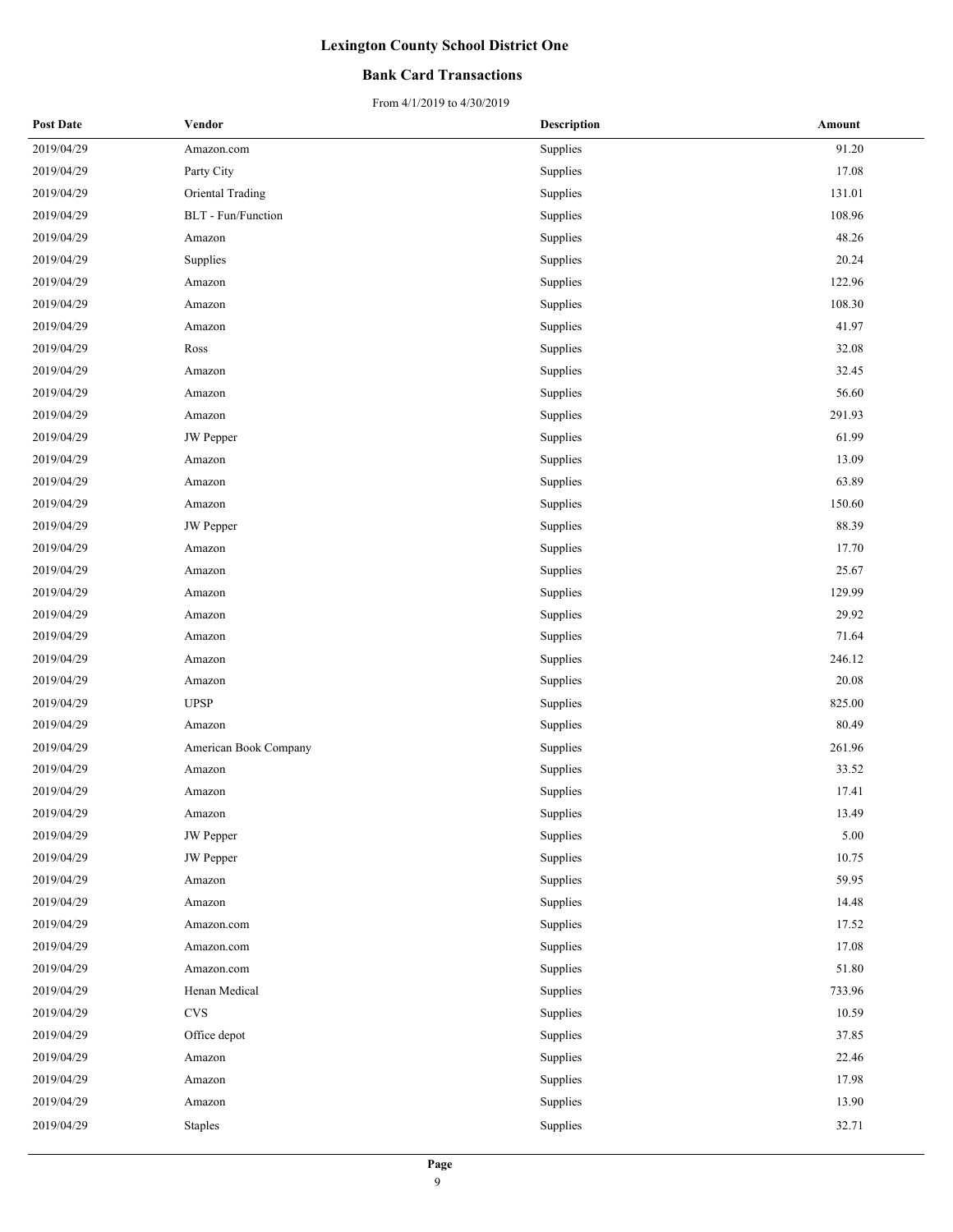### **Bank Card Transactions**

| <b>Post Date</b> | Vendor                         | <b>Description</b>         | Amount |
|------------------|--------------------------------|----------------------------|--------|
| 2019/04/29       | office depot                   | Supplies                   | 39.58  |
| 2019/04/29       | CAROLINA ENTERPRISES           | Supplies                   | 111.28 |
| 2019/04/29       | <b>AMAZON</b>                  | Supplies                   | 39.96  |
| 2019/04/29       | <b>SHIP AND PRINT</b>          | Supplies                   | 75.53  |
| 2019/04/29       | WALMART                        | Supplies                   | 32.21  |
| 2019/04/29       | <b>PUBLIX</b>                  | Supplies                   | 227.58 |
| 2019/04/29       | <b>AMAZON</b>                  | Supplies                   | 209.40 |
| 2019/04/29       | <b>SHELL OIL</b>               | Supplies                   | 60.00  |
| 2019/04/29       | <b>LOWES FOODS</b>             | Supplies                   | 96.00  |
| 2019/04/29       | WALMART                        | Supplies                   | 40.32  |
| 2019/04/29       | <b>LOWES FOODS</b>             | Supplies                   | 60.00  |
| 2019/04/29       | Home Depot                     | Supplies                   | 21.38  |
| 2019/04/29       | Simplicity Creative            | Supplies                   | 42.00  |
| 2019/04/29       | Walmart                        | Supplies                   | 139.37 |
| 2019/04/29       | Amazon                         | Supplies                   | 72.12  |
| 2019/04/29       | Music in Motion                | Supplies                   | 79.65  |
| 2019/04/29       | TRADE WINDS ISLAND GRAND       | Travel                     | 926.60 |
| 2019/04/29       | FLORIDA ASSOC OF IB WORLD SCHO | Travel                     | 925.00 |
| 2019/04/29       | Amazon.com                     | Supplies                   | 6.85   |
| 2019/04/29       | Oriental Trading               | Supplies                   | 100.94 |
| 2019/04/29       | <b>WALMART</b>                 | Supplies                   | 87.08  |
| 2019/04/29       | WALMART                        | Supplies                   | 40.84  |
| 2019/04/29       | LOWE'S                         | Supplies                   | 220.33 |
| 2019/04/29       | Amazon                         | Supplies                   | 26.93  |
| 2019/04/29       | Amazon                         | Supplies                   | 20.99  |
| 2019/04/29       | Amazon                         | Supplies                   | 6.99   |
| 2019/04/29       | Henan Medical                  | Supplies                   | 41.04  |
| 2019/04/29       | <b>JR.LIBRARY GUILD</b>        | Library Books              | 76.20  |
| 2019/04/29       | Amazon.com                     | Supplies                   | 7.48   |
| 2019/04/29       | Amazon.com                     | Supplies                   | 44.50  |
| 2019/04/29       | Monoprice                      | <b>Technology Supplies</b> | 43.32  |
| 2019/04/29       | Eventbright                    | Travel-Teacher Staff Dev   | 60.00  |
| 2019/04/29       | Sleep Inn                      | Travel                     | 727.68 |
| 2019/04/29       | The State Newspaper            | Supplies                   | 15.17  |
| 2019/04/29       | Dollar General                 | Supplies                   | 18.89  |
| 2019/04/29       | Walmart                        | Supplies                   | 61.46  |
| 2019/04/29       | Miyos                          | Other Objects              | 107.32 |
| 2019/04/29       | Chick Fil A                    | Other Objects              | 204.76 |
| 2019/04/29       | Miyos                          | Other Objects              | 108.46 |
| 2019/04/29       | Chick Fil A                    | Other Objects              | 186.72 |
| 2019/04/29       | Kingsman                       | Other Objects              | 132.49 |
| 2019/04/29       | Kingsman                       | Other Objects              | 122.22 |
| 2019/04/29       | <b>BrainPop</b>                | Software Renewal/Agreemen  | 170.00 |
| 2019/04/29       | Amazon.com                     | Supplies                   | 50.00  |
| 2019/04/29       | Arcadia Publishing Inc         | Supplies                   | 47.06  |
|                  |                                |                            |        |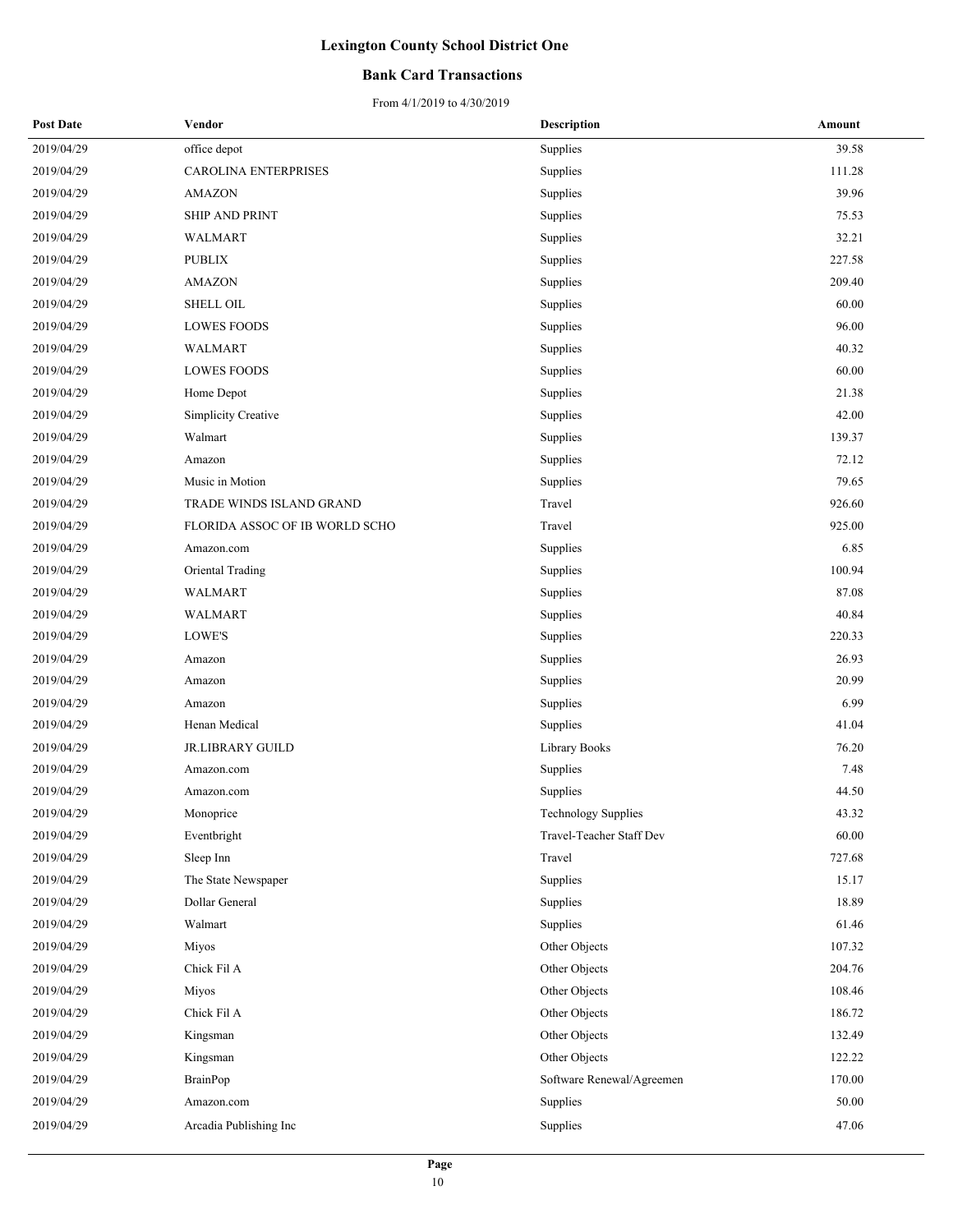### **Bank Card Transactions**

| <b>Post Date</b> | Vendor               | <b>Description</b>         | Amount |
|------------------|----------------------|----------------------------|--------|
| 2019/04/29       | Amazon.com           | Supplies                   | 36.36  |
| 2019/04/29       | <b>USPS</b>          | Supplies                   | 224.50 |
| 2019/04/29       | Amazon.com           | Supplies                   | 9.68   |
| 2019/04/29       | <b>SCASA</b>         | Dues and Fees              | 600.00 |
| 2019/04/29       | <b>UNC</b> Charlotte | Travel                     | 45.00  |
| 2019/04/29       | <b>UNC</b> Charlotte | Travel                     | 45.00  |
| 2019/04/29       | <b>GFOASC</b>        | Travel                     | 103.50 |
| 2019/04/29       | <b>GFOASC</b>        | Travel                     | 115.00 |
| 2019/04/29       | <b>GFOASC</b>        | Travel                     | 185.00 |
| 2019/04/29       | <b>GFOASC</b>        | Travel                     | 115.00 |
| 2019/04/29       | <b>GFOASC</b>        | Travel                     | 115.00 |
| 2019/04/29       | <b>Elliott Davis</b> | Travel                     | 35.00  |
| 2019/04/29       | Office Depot         | Supplies                   | 41.91  |
| 2019/04/29       | Postal Express       | Supplies                   | 8.68   |
| 2019/04/29       | Amazon               | <b>Technology Supplies</b> | 27.95  |
| 2019/04/29       | Ed Smith Lumber      | Supplies-Maintenace        | 17.64  |
| 2019/04/29       | Amazon               | Supplies-Maintenace        | 82.85  |
| 2019/04/29       | Palmetto Propane     | Supplies-Maintenace        | 25.00  |
| 2019/04/29       | Ed Smith Lumber      | Supplies-Maintenace        | 114.40 |
| 2019/04/29       | Shell Oil            | Supplies-Maintenace        | 90.00  |
| 2019/04/29       | Home Depot           | Supplies-Maintenace        | 146.27 |
| 2019/04/29       | Ferguson             | Supplies-Maintenace        | 38.34  |
| 2019/04/29       | <b>CES</b>           | Supplies-Maintenace        | 95.62  |
| 2019/04/29       | LOWE'S               | Supplies                   | 61.65  |
| 2019/04/29       | LOWE'S               | Supplies                   | 15.49  |
| 2019/04/29       | Triangle Safe & Lock | Supplies-Maintenace        | 64.20  |
| 2019/04/29       | Dollar General       | Supplies                   | 52.43  |
| 2019/04/29       | <b>CES</b>           | Supplies-Maintenace        | 24.79  |
| 2019/04/29       | Walker Hardware      | Supplies-Maintenace        | 15.35  |
| 2019/04/29       | Lowe's               | Supplies-Maintenace        | 29.81  |
| 2019/04/29       | TRUE VALUE           | Supplies                   | 21.55  |
| 2019/04/29       | TRUE VALUE           | Supplies                   | 10.00  |
| 2019/04/29       | Home Depot           | Supplies-Maintenace        | 146.27 |
| 2019/04/29       | $\rm{CES}$           | Supplies-Maintenace        | 71.16  |
| 2019/04/29       | Lowe's               | Supplies-Maintenace        | 23.26  |
| 2019/04/29       | Lowe's               | Supplies-Maintenace        | 84.59  |
| 2019/04/29       | Lowe's               | Supplies-Maintenace        | 109.94 |
| 2019/04/29       | Lowe's               | Supplies-Maintenace        | 117.65 |
| 2019/04/29       | Fortiline            | Supplies-Maintenace        | 56.18  |
| 2019/04/29       | Lowe's               | Supplies-Maintenace        | 70.49  |
| 2019/04/29       | Home Depot           | Supplies-Maintenace        | 87.76  |
| 2019/04/29       | Lowe's               | Supplies-Maintenace        | 17.54  |
| 2019/04/29       | Ed Smith Lumber      | Supplies                   | 16.40  |
| 2019/04/29       | Lowe's               | Supplies-Maintenace        | 17.85  |
| 2019/04/29       | Mayer                | Supplies-Maintenace        | 72.76  |
|                  |                      |                            |        |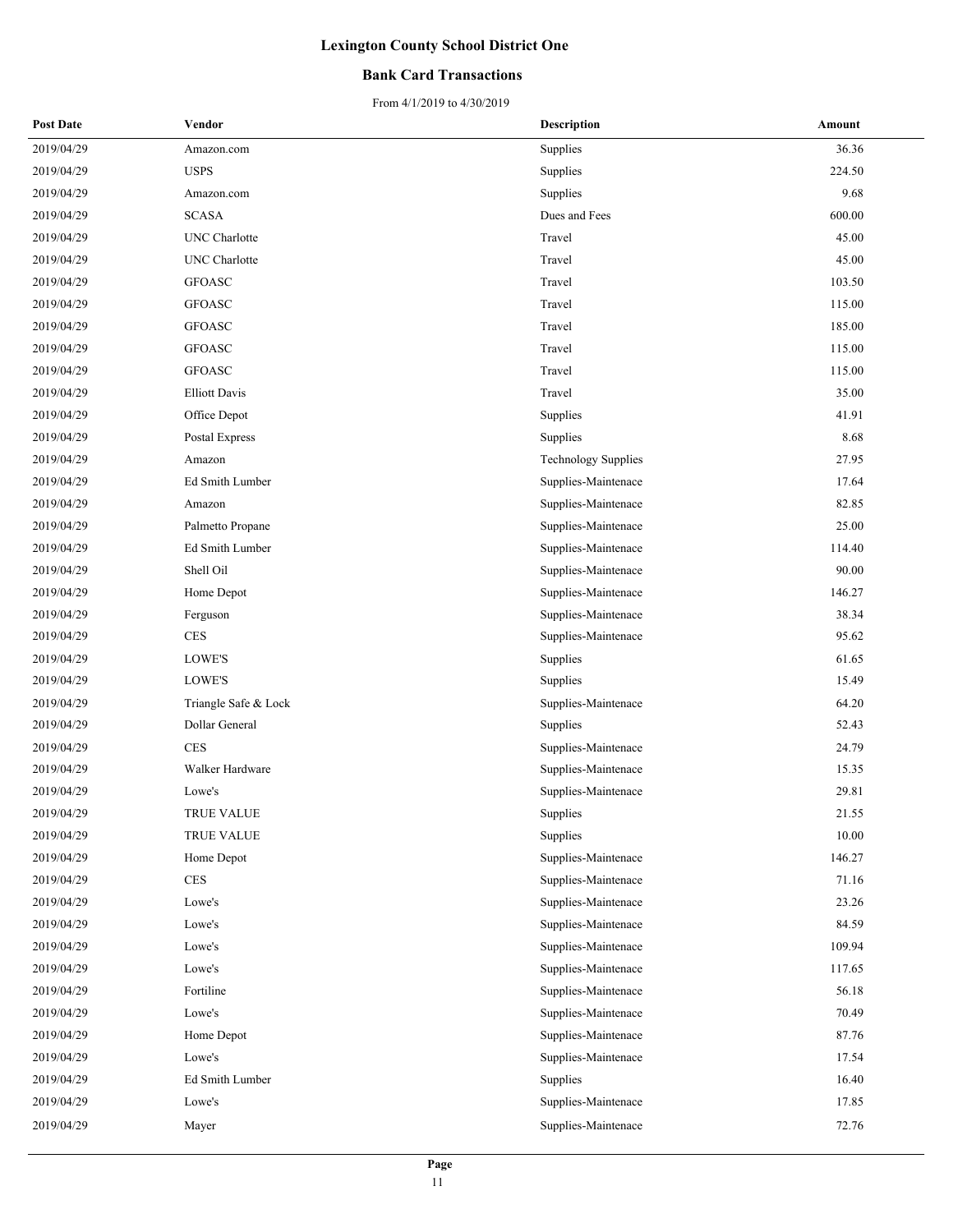### **Bank Card Transactions**

| <b>Post Date</b> | Vendor                      | <b>Description</b>          | Amount   |
|------------------|-----------------------------|-----------------------------|----------|
| 2019/04/29       | WP Law                      | Supplies-Maintenace         | 173.01   |
| 2019/04/29       | Northern Tool               | Supplies-Maintenace         | 47.06    |
| 2019/04/29       | Ed Smith Lumber             | Supplies-Maintenace         | 17.08    |
| 2019/04/29       | Lowes                       | Supplies                    | 85.24    |
| 2019/04/29       | Lowes                       | Supplies                    | 44.78    |
| 2019/04/29       | Lowe's                      | Supplies                    | 194.31   |
| 2019/04/29       | Lowe's                      | Supplies-Maintenace         | 71.45    |
| 2019/04/29       | <b>BMC</b>                  | Supplies-Maintenace         | 91.29    |
| 2019/04/29       | Lexington True Value        | Supplies-Maintenace         | 32.48    |
| 2019/04/29       | Lexington True Value        | Supplies-Maintenace         | 14.62    |
| 2019/04/29       | Lowe's                      | Supplies-Maintenace         | 9.91     |
| 2019/04/29       | Home Depot                  | Supplies-Maintenace         | 32.86    |
| 2019/04/29       | Lowe's                      | Supplies-Maintenace         | 34.39    |
| 2019/04/29       | <b>CES</b>                  | Supplies-Maintenace         | 39.81    |
| 2019/04/29       | <b>CES</b>                  | Supplies-Maintenace         | 86.59    |
| 2019/04/29       | Surplus Material            | Supplies-Maintenace         | 101.65   |
| 2019/04/29       | <b>CES</b>                  | Supplies-Maintenace         | 255.82   |
| 2019/04/29       | Electrical Equipment Comp.  | Supplies-Maintenace         | 20.93    |
| 2019/04/29       | <b>CES</b>                  | Supplies-Maintenace         | 180.83   |
| 2019/04/29       | Krispy Kreme                | Supplies                    | 23.72    |
| 2019/04/29       | Amazon.com                  | Supplies                    | 131.64   |
| 2019/04/29       | Amazon.com                  | Supplies                    | 305.80   |
| 2019/04/29       | <b>IGA</b>                  | Supplies                    | 20.66    |
| 2019/04/29       | THE HOME DEPOT              | Supplies                    | 190.76   |
| 2019/04/29       | <b>LOWES FOODS</b>          | Pupil Transportation        | 23.70    |
| 2019/04/29       | <b>SUNOCO</b>               | Pupil Transportation        | 38.70    |
| 2019/04/29       | PILOT                       | Pupil Transportation        | 40.01    |
| 2019/04/29       | <b>BP CIRCLE K</b>          | Pupil Transportation        | 100.00   |
| 2019/04/29       | <b>BP CIRCLE K</b>          | Pupil Transportation        | 51.02    |
| 2019/04/29       | <b>EXXONMOBIL</b>           | <b>Pupil Transportation</b> | 40.35    |
| 2019/04/29       | <b>LOWES FOODS</b>          | Pupil Transportation        | 71.44    |
| 2019/04/29       | <b>HAMPTON INN</b>          | Pupil Transportation        | 268.80   |
| 2019/04/29       | <b>INSECT LORE PRODUCTS</b> | Supplies                    | 7.95     |
| 2019/04/29       | <b>INSCT LORE PRODUCTS</b>  | Supplies                    | 7.95     |
| 2019/04/29       | <b>INSECT LORE PRODUCTS</b> | Supplies                    | 7.95     |
| 2019/04/29       | <b>INSECT LORE PRODUCTS</b> | Supplies                    | 7.95     |
| 2019/04/29       | Lowe's                      | Supplies-Maintenace         | 28.65    |
| 2019/04/29       | Lowe's                      | Supplies-Maintenace         | 19.48    |
| 2019/04/29       | <b>JW</b> Pepper            | Pupil Activity              | 12.98    |
| 2019/04/29       | Amazon                      | Pupil Activity              | 52.42    |
| 2019/04/29       | Amazon                      | Pupil Activity              | 129.40   |
| 2019/04/29       | Amazon credit               | Pupil Activity              | $-16.50$ |
| 2019/04/29       | <b>AMAZON</b>               | Pupil Activity              | 38.98    |
| 2019/04/29       | LOWE'S                      | Pupil Activity              | 26.82    |
| 2019/04/29       | Breakout, Inc               | Pupil Activity              | 160.50   |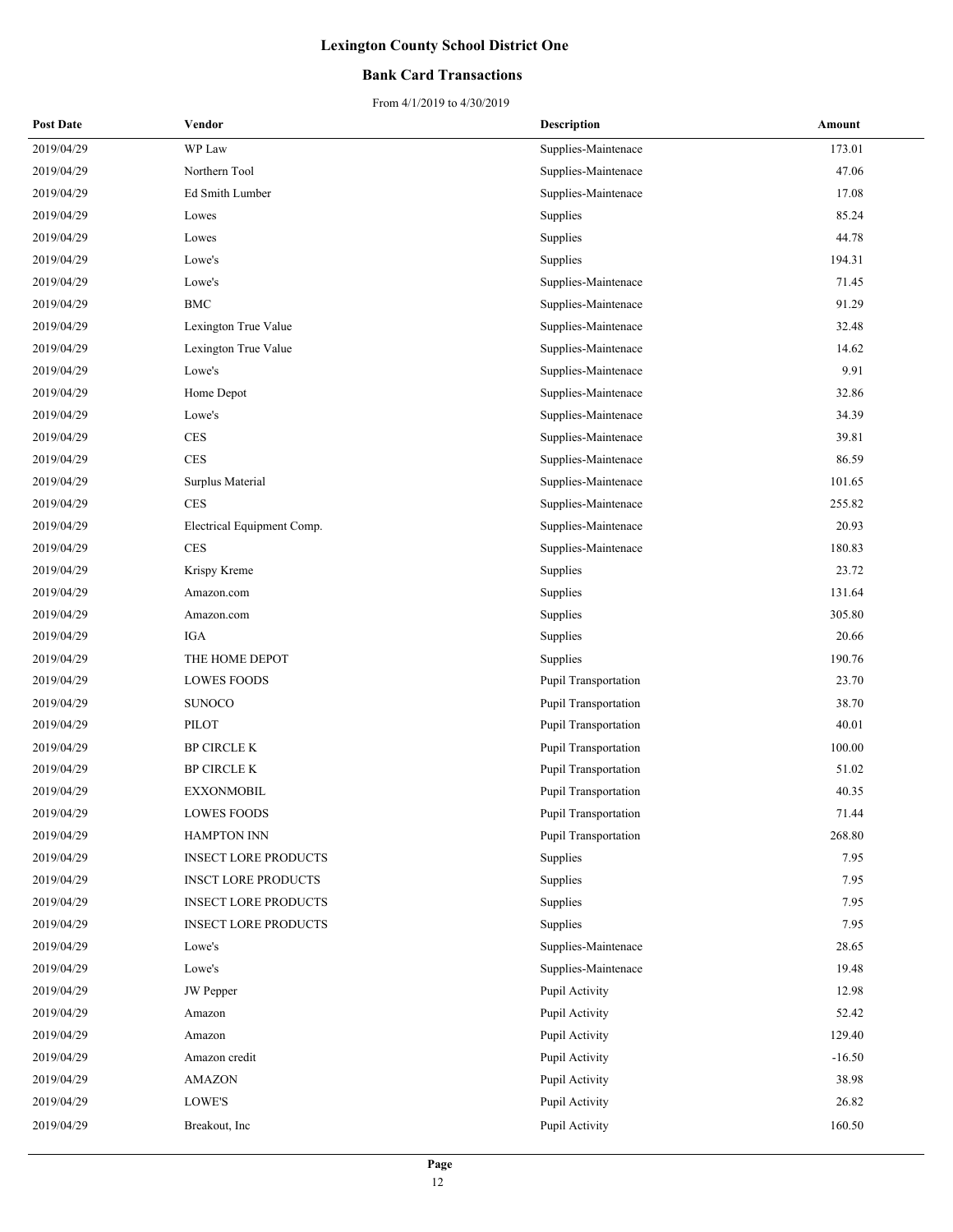### **Bank Card Transactions**

| <b>Post Date</b> | Vendor                         | <b>Description</b> | Amount |
|------------------|--------------------------------|--------------------|--------|
| 2019/04/29       | HISTORIC COLUMBIA              | Pupil Activity     | 60.00  |
| 2019/04/29       | Amazon.com                     | Pupil Activity     | 25.66  |
| 2019/04/29       | Amazon.com                     | Pupil Activity     | 39.99  |
| 2019/04/29       | Amazon.com                     | Pupil Activity     | 26.98  |
| 2019/04/29       | Super Teacher Worksheets       | Pupil Activity     | 19.95  |
| 2019/04/29       | Walmart                        | Pupil Activity     | 15.26  |
| 2019/04/29       | Asanka Kitchen                 | Pupil Activity     | 27.50  |
| 2019/04/29       | LOWES FOODS                    | Pupil Activity     | 82.88  |
| 2019/04/29       | <b>LOWES FOODS</b>             | Pupil Activity     | 30.81  |
| 2019/04/29       | WALMART                        | Pupil Activity     | 186.19 |
| 2019/04/29       | <b>LOWES FOODS</b>             | Pupil Activity     | 73.29  |
| 2019/04/29       | <b>CHEFSTORE</b>               | Pupil Activity     | 613.80 |
| 2019/04/29       | WALMART                        | Pupil Activity     | 40.42  |
| 2019/04/29       | Dollar General                 | Pupil Activity     | 25.99  |
| 2019/04/29       | Gourmet Shop                   | Pupil Activity     | 18.34  |
| 2019/04/29       | Dollar Tree                    | Pupil Activity     | 120.86 |
| 2019/04/29       | Amazon                         | Pupil Activity     | 147.28 |
| 2019/04/29       | Insectlore                     | Pupil Activity     | 7.95   |
| 2019/04/29       | Insectlore                     | Pupil Activity     | 7.95   |
| 2019/04/29       | Insectlore                     | Pupil Activity     | 7.95   |
| 2019/04/29       | Amazon                         | Pupil Activity     | 79.71  |
| 2019/04/29       | Publix                         | Pupil Activity     | 78.81  |
| 2019/04/29       | Carolina Biological            | Pupil Activity     | 145.35 |
| 2019/04/29       | <b>JR.LIBRARY GUILD</b>        | Pupil Activity     | 466.40 |
| 2019/04/29       | Mackin                         | Pupil Activity     | 58.11  |
| 2019/04/29       | Amazon                         | Pupil Activity     | 111.38 |
| 2019/04/29       | Monoprice                      | Pupil Activity     | 3.00   |
| 2019/04/29       | Music in Motion                | Pupil Activity     | 31.05  |
| 2019/04/29       | <b>JW</b> Pepper               | Pupil Activity     | 10.96  |
| 2019/04/29       | <b>JW</b> Pepper               | Pupil Activity     | 3.00   |
| 2019/04/29       | Shell Oil                      | Pupil Activity     | 15.00  |
| 2019/04/29       | Piggly Wiggly                  | Pupil Activity     | 45.21  |
| 2019/04/29       | Piggly Wiggly                  | Pupil Activity     | 22.67  |
| 2019/04/29       | Piggly Wiggly                  | Pupil Activity     | 29.06  |
| 2019/04/29       | Piggly Wiggly                  | Pupil Activity     | 12.92  |
| 2019/04/29       | Exxon                          | Pupil Activity     | 27.07  |
| 2019/04/29       | Tony's Pizza                   | Pupil Activity     | 216.91 |
| 2019/04/29       | Amazon                         | Pupil Activity     | 33.99  |
| 2019/04/29       | Northern Tool                  | Pupil Activity     | 256.78 |
| 2019/04/29       | Walmart                        | Pupil Activity     | 28.42  |
| 2019/04/29       | Lowes                          | Pupil Activity     | 5.82   |
| 2019/04/29       | <b>NATA</b>                    | Pupil Activity     | 75.00  |
| 2019/04/29       | Direct Athletics               | Pupil Activity     | 236.30 |
| 2019/04/29       | SC Track & XC Coaches Associat | Pupil Activity     | 155.00 |
| 2019/04/29       | Lowes                          | Pupil Activity     | 40.68  |
|                  |                                |                    |        |